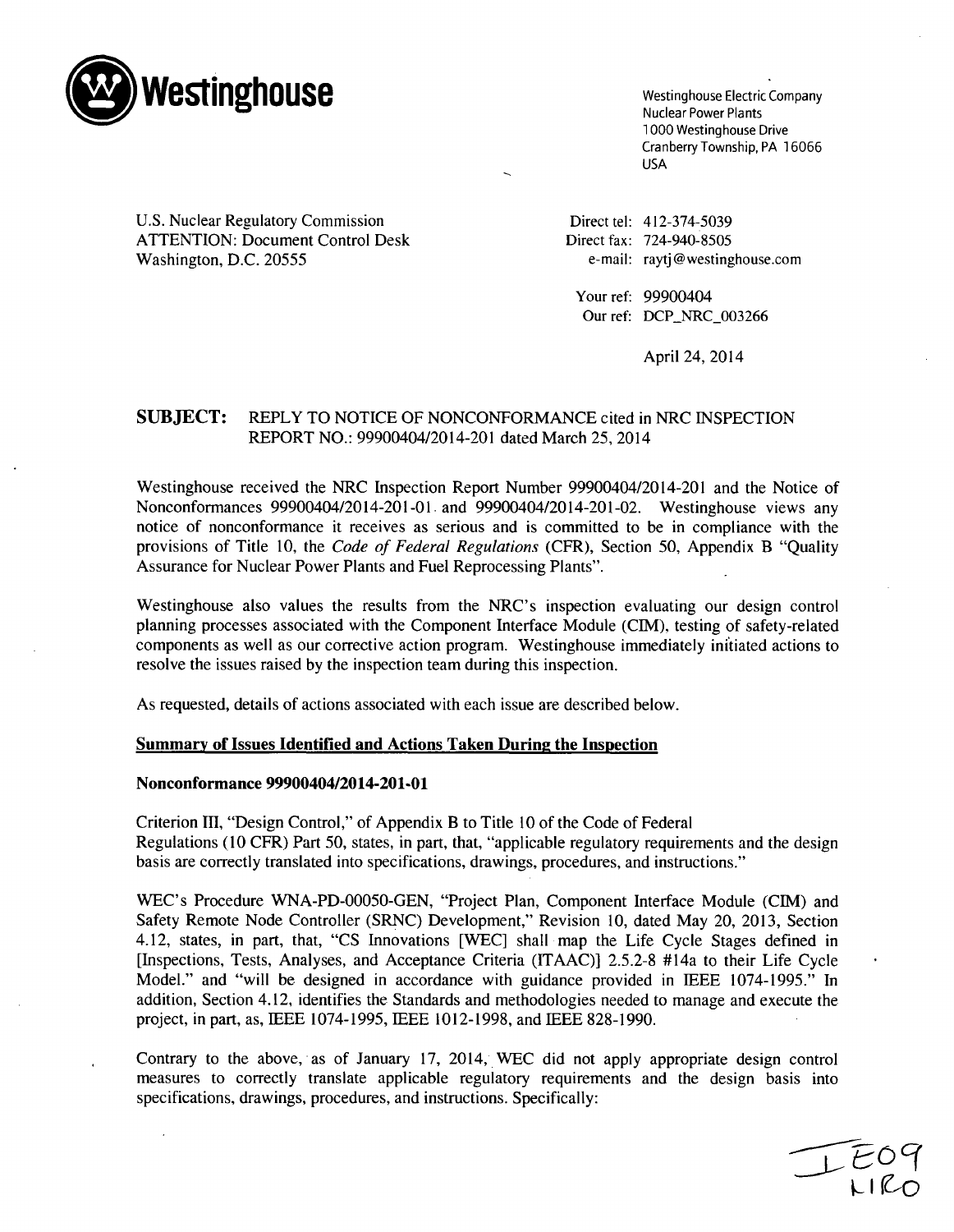**(1)** The WEC CIM-SRNC management processes did not ensure that the requirements for all mandatory lifecycle activities were adequately translated in chronological relationship into WEC's chosen lifecycle model identified in Westinghouse Design Certification Document, Tier **I** Table **[ITAACI** 2.5.2-8 #14a, including lifecycle activities specified by IEEE 1074-1995, IEEE 1012-1998, and IEEE 828-1990;

(2) The WEC CIM-SRNC independent verification and validation (IV&V) process did not adequately translate the requirements specified by IEEE 1012-1998, for the IV&V effort to comply with the minimum set of V&V tasks described;

(3) The WEC IV&V plan did not translate the requirement to verify that the integration and test plan was developed using the required design documents including: the Software Requirements Specification, Interface Requirements Specification, Software Design Description, and the Interface Design Document Description; and

(4) The WEC SCM plan did not adequately identify all Configuration Items (CIs) and did not translate the requirement to verify the configuration audit of the software transfer procedure, 9006- 00021 or to verify that 9006-00021 as a CI was listed in the SCM Plan.

### Response:

### (1) The reason for the noncompliance:

Westinghouse accepts the Non-Conformance and offers the following discussion regarding the circumstances which resulted in the Non-Conformance:

A root cause analysis was performed and identified the following organizational issues within the Automation and Field Services division:

- The organization failed to realize at the point of CIM incorporation into the AP1000 design the impact of more rigorous APIOO0 licensing basis requirements on the CIM.
- The organization failed to implement the requirement for licensing compliance reviews of the planning documents.
- The CIM team composition was continually changing and resources were not assigned to the project full time.
- The organization's training program does not currently include curriculum and mentorship to properly develop employees' understanding of industry codes and standards.
- The organization applied less than adequate rigor in programmatic and process type requirement management.

## (2) Corrective steps that have been taken and the results achieved:

Westinghouse conducted a mandatory stand-down that included discussions related to compliance to the licensing basis and accurate workmanship. In addition, Westinghouse has assigned full time resources to the CIM project. These two actions ensured an increased level of awareness and steps forward for the CIM project and in the appropriate digital I&C projects associated with the APIOOO project.

## (3) Intermediate Corrective Steps to be Taken: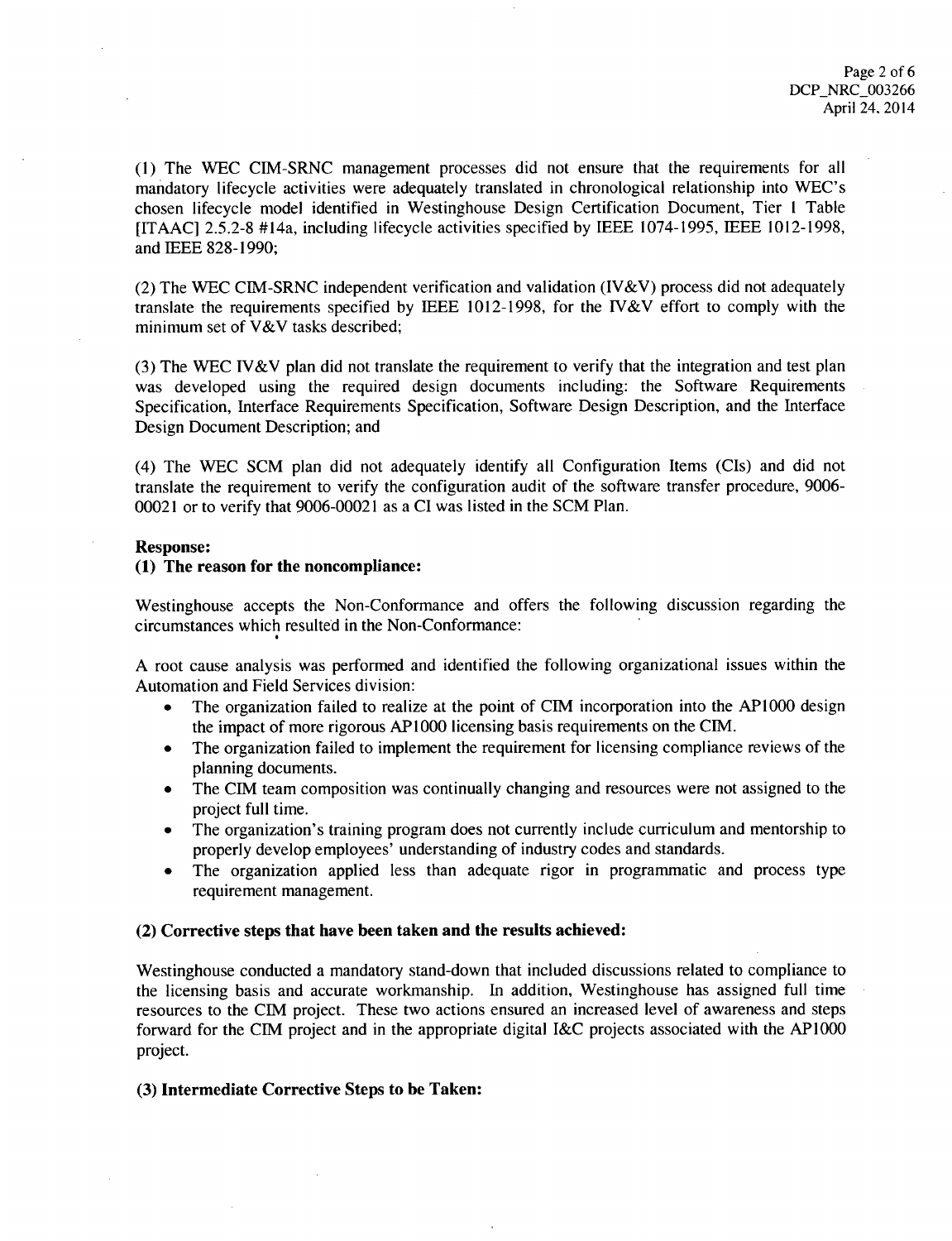The review of the issue identified the following intermediate corrective steps that will be taken:

- The WEC CIM-SRNC management plan will be updated to ensure that the requirements for all mandatory lifecycle activities are mapped with respect to the Westinghouse life cycle model and to ensure that requirements of IEEE 1074-1995 are sufficiently captured in the management plan;
- The WEC CIM-SRNC independent verification and validation (IV&V) plan will be updated to meet the requirements specified by IEEE 1012-1998. Specifically,
	- o The CIM-SRNC IV&V Plan will translate the requirements specified by IEEE 1012-1998 and,
	- o the CIM-SRNC IV&V plan will be updated to include the requirement to verify that the integration and test plan (6105-00005 CIM-SRNC Test Plan) was developed using the required design documents including:
		- **"** Software Requirements Specification
		- **"** Interface Requirements Specification
		- **"** Software Design Description
		- **"** Interface Design Document Description
- **"** The WEC SCM plan will be updated to ensure that all Configuration Items (CIs) are identified and listed in the plan.
- A review will be performed of AP1000 I&C licensing basis and applicable industry codes and standards (e.g., IEEE 830 and 1074) to identify any additional process or implementation gaps.
- Impacted processes and procedures (e.g., IV&V plan) will be updated based on results of the licensing basis verification.
- Work products will be reviewed based on the above actions and updated as necessary. Examples of the products to be updated are Software Requirement Specification, Requirement Traceability Matrix, IV&V documentation, and Software Hazard Analysis.

## Corrective Steps That Will Be Taken to Avoid Further Violations:

The root cause analysis also identified the following long term corrective steps that will be taken within the Westinghouse organization responsible for digital I&C projects to avoid further Non-Conformances:

- Develop a process to ensure internal and external suppliers of safety system products to be used in **IOCFR52** applications have received appropriate training on regulatory compliance.
- Develop a recurring training module for AFS employees on the traits of a healthy nuclear safety culture.
- **"** Revise current process for the review of procedures, Westinghouse guidelines, work instructions, and work products (e.g., Software requirement Specification and IV&V Summary Report) with respect to regulatory compliance. The revision will include:
	- o Guidance on qualification of preparers and reviewers,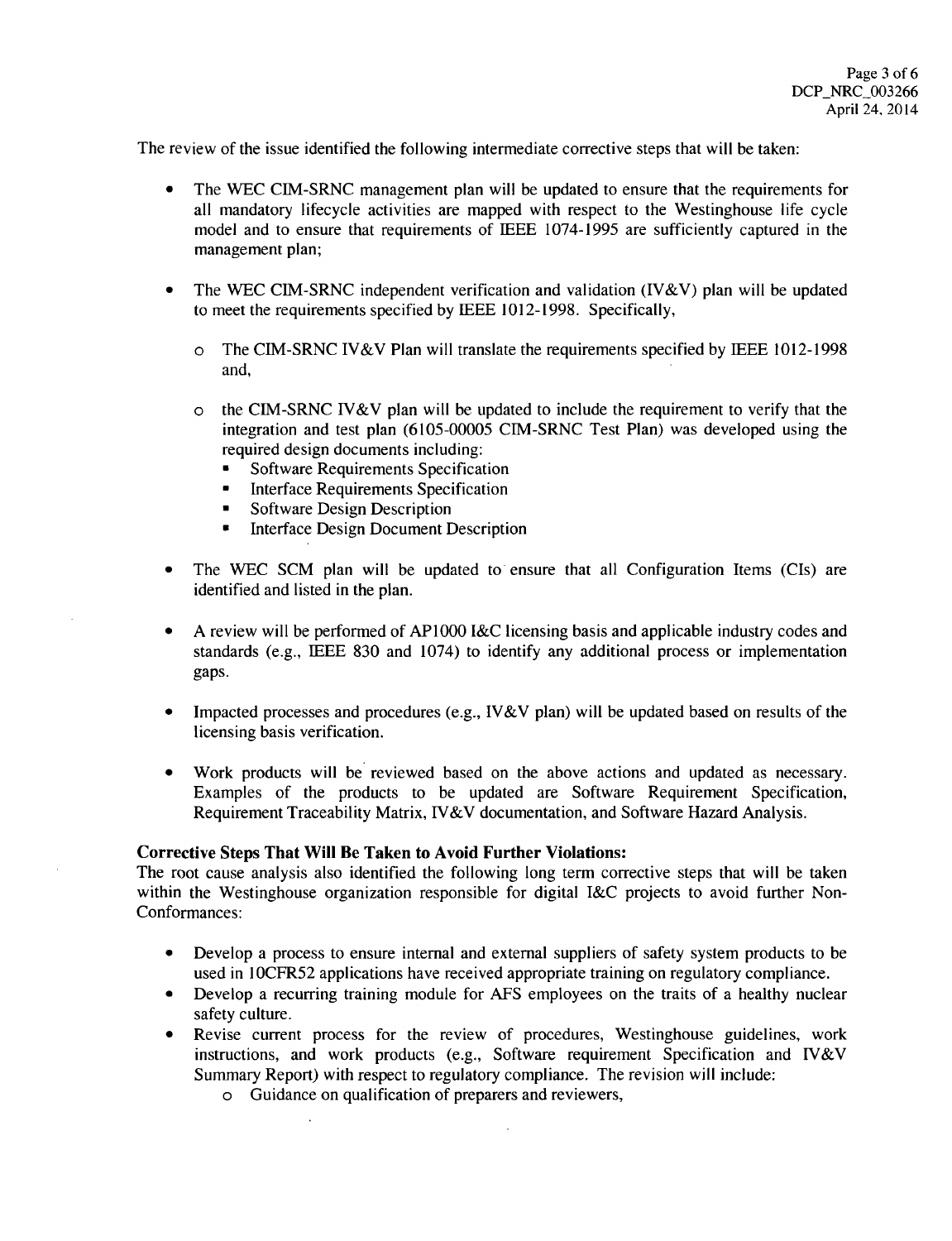- o Guidance to explicitly define expectations for compliance to the licensing and/or contractual requirements,
- o and Guidance for taking exceptions to the licensing and/or contractual requirements.
- Evaluate if the current automation training program adequately trains authors and reviewers of compliance evaluation spreadsheets and planning documents.

## Date When Full Compliance Will Be Achieved:

Full compliance will be achieved by translating applicable regulatory requirements and the design basis as specified in the license application, into specifications, drawings, procedures, and instructions for the CIM by February 6, 2015.

## Nonconformance 99900404/2014-201-02

Criterion III, "Design Control," of Appendix B to 10 CFR Part 50 states, in part, that, "design control measures shall provide for verifying or checking the adequacy of design."

WEC procedure 6105-00013, "CIM SRNC IV&V Plan," Revision 6, Section 3.3.1, "Concept Phase Tasks," identifies the concept phase task requirement for Hardware/Software/User Requirements Allocation evaluations. Appendix C, "Software Hazard Analysis Guidance," states, in part, that, "Execution of this guidance and preparation of possible error reports and capturing of these Software Hazard Analysis (SHA) activities reports is sufficient evidence of conforming to the **SHA** practices set forth in the standards and guidelines. The analysis shall identify the potential system hazards or hazardous system states, assess the severity of each hazard, assess the probability of each hazard, and identify mitigation strategies for each hazard."

Contrary to the above, as of January 17, 2014, WEC did not apply appropriate design control measures to verify the adequacy of design associated with the performance of safety analyses, system requirements review, and concept documentation evaluation.

Specifically:

(1) The WEC IV&V team did not verify that Hardware/Software/User System Requirements allocation was performed or that the safety analyses identified and analyzed the risk factors that may impair, prevent, or require technical trade-offs for accomplishing the technical objectives; and

(2) The WEC IV&V team also did not identify or adequately address the two highest priority CIM-SRNC control ports that presented potential hazards as part of the Safety Hazard Analysis.

## Response:

## **(1)** The reason for the noncompliance:

Westinghouse accepts the Non-Conformance and offers the following discussion regarding the circumstances which resulted in the Non-Conformance:

For Item (1) listed above, the NRC identified the same issue during the September 2013 inspection for the Protection and Monitoring System (PMS) which was captured within Westinghouse's corrective action program. The issue report related to the observation for the PMS system included the need to perform an extent of condition analysis for this issue. This was self-identified for the CIM-SRNC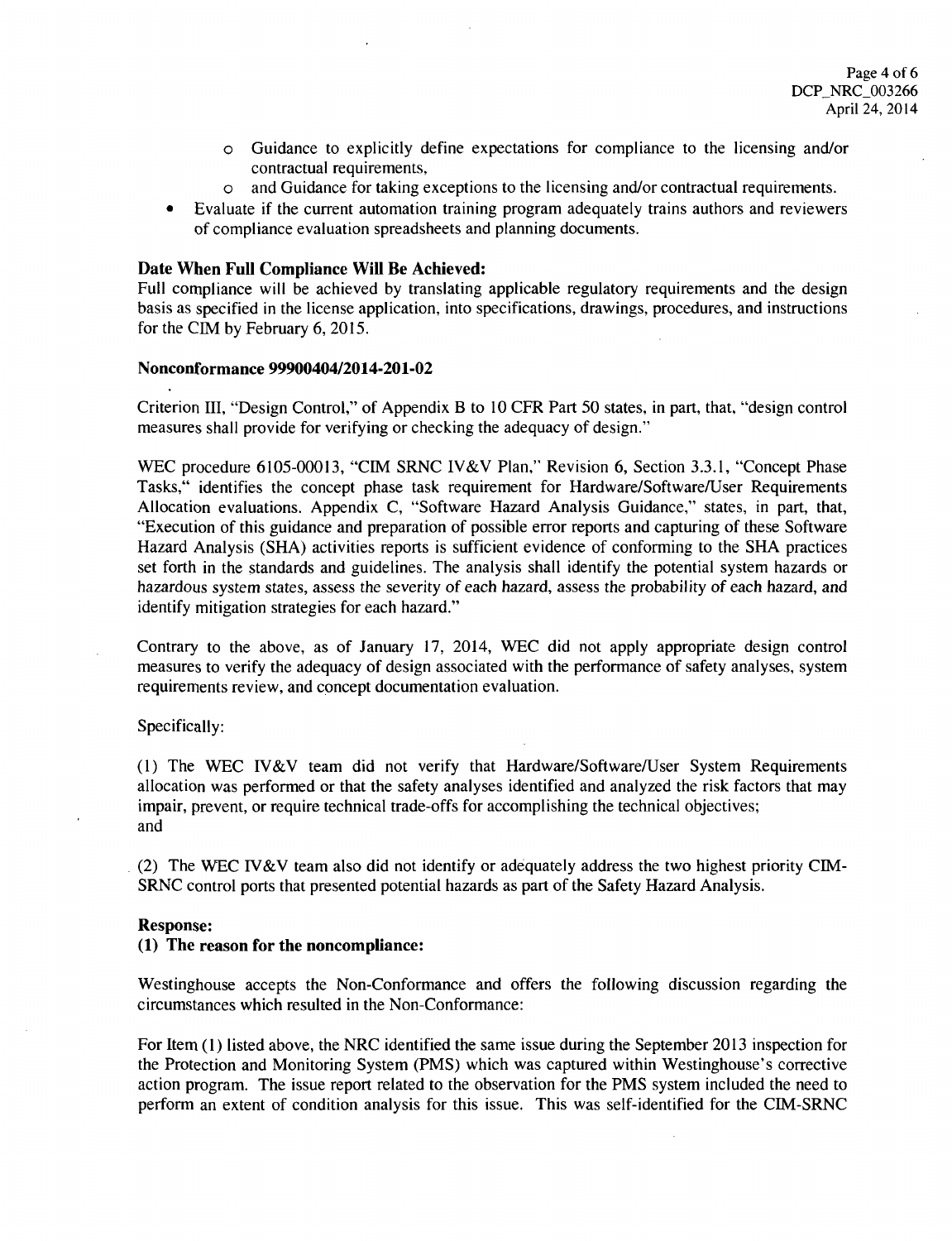sub-system. The action includes determination of how the requirements will be addressed and subsequently injected into the CIM-SRNC design. The extent of condition action was captured within the corrective action issue report prior to the January 13-17, 2014 NRC inspection. Westinghouse recognized that there was insufficient communication of this issue to the CIM-SRNC IV&V team. As a result they were unaware of the corrective action plan that was being developed by the PMS IV&V team.

For Item (2) listed above, the CIM-SRNC IV&V team did identify that the Z-Port was not addressed in the Software Hazard Analysis (SHA) and that the SHA should address unused priority paths within the On-Time Ticket system. Westinghouse recognizes that the language used by IV&V as part of the On-Time ticket did not explicitly state that the issue needed to be corrected. However, the IV&V expectation was that the issue would be addressed and as a result the On-Time Ticket remains an open item. Open items are tracked throughout the life cycle process in the IV&V Phase Summary Report as well as within the Configuration Management Summary Report. The CIM-SRNC life cycle process allows the team to progress to the next life cycle phase with open items but all must be addressed prior to completion of the final IV&V Phase Summary Report.

Finally, the root cause analysis performed and identified causes described in the response to Nonconformance 99900404/2014-201-01 also applies to Nonconformance 99900404/2014-201-02.

## (2) Corrective steps that have been taken and the results achieved:

The corrective actions described for Nonconformance 99900404/2014-201-01 also apply to Nonconformance 99900404/2014-201-02. See description above. In addition, the CIM-SRNC IV&V team was notified of the PMS efforts on allocation of hardware/software/user requirements and the CIM IV&V team was instructed to provide stronger language in comments to ensure that issues are properly addressed.

## (3) Intermediate Corrective Steps to be Taken:

The review of the issue identified the following intermediate corrective steps that will be taken:

- **"** Upon completion of the PMS action plan, the CIM IV&V team will verify that Hardware/Software/User System Requirements allocation was performed or that the risk factors that may impair, prevent, or require technical trade-offs for accomplishing the technical objectives as part of the concept phase have been identified and analyzed.
- An evaluation will be completed to determine if the CIM IV&V team should adopt the work instructions developed by the PMS IV&V team or develop additional work instructions to address 1V&V gaps.
- The CIM Software Hazard Analysis will be revised to address the hazards for the Z port and the Manual Control inputs.

### Corrective Steps That Will Be Taken to Avoid Further Violations:

The root cause analysis and corrective actions described for Nonconformance 99900404/2014-201-01 also apply to Nonconformance 99900404/2014-201-02. See the description above.

## Date When Full Compliance **Will** Be Achieved: